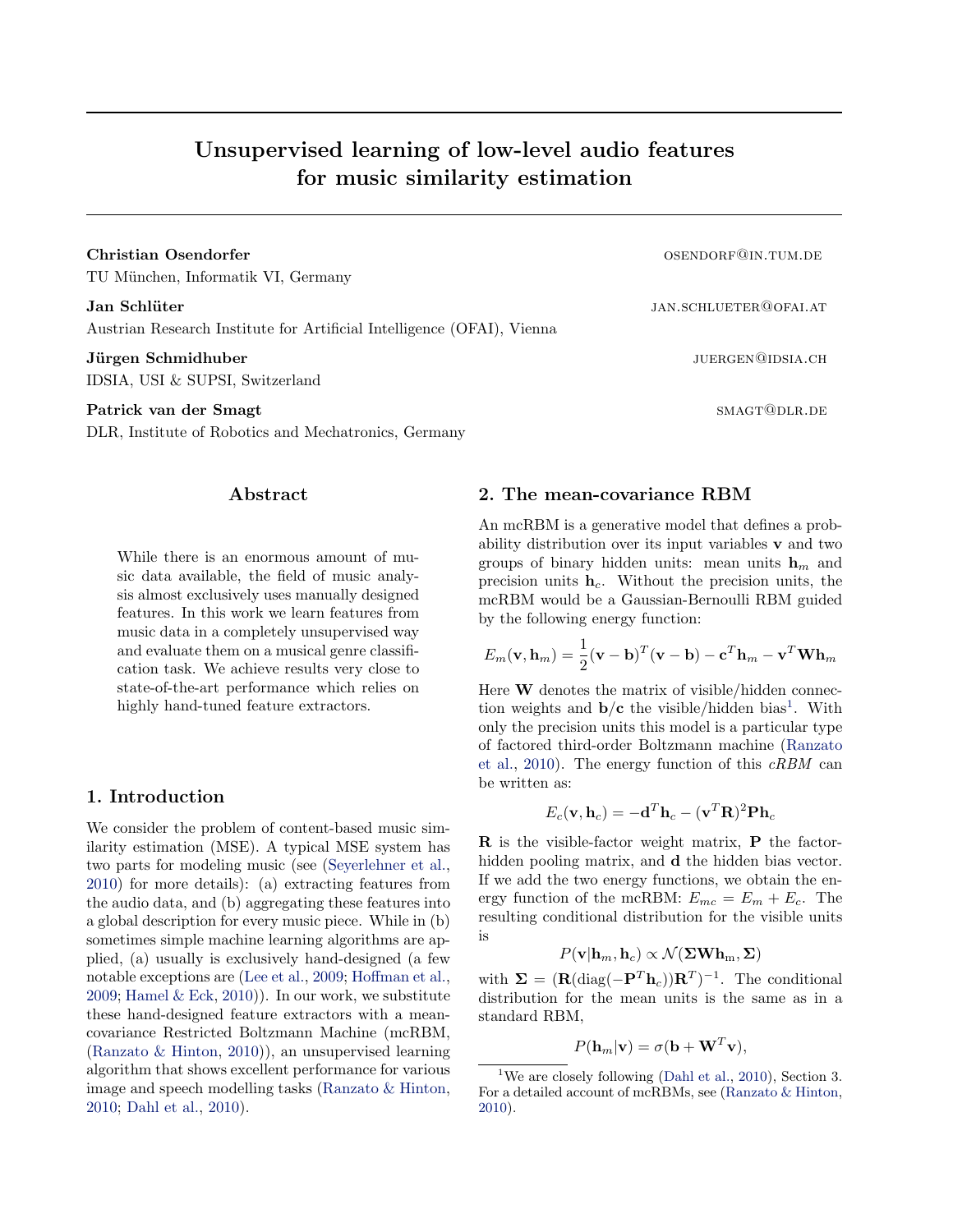| <b>METHOD</b>                      | 1517-ARTISTS        | <b>HOMBURG</b>       |
|------------------------------------|---------------------|----------------------|
| RANDOM BASELINE<br>MVG-MFCC<br>CMB | 4.7<br>25.6<br>41.1 | 22.6<br>48.8<br>61.2 |
| <b>OUR WORK</b>                    | 35.0                | 55.3                 |

Table 1. k-NN classification accuracies of various methods on the two datasets for  $k = 20$ .

while for the precision units it is

$$
P(\mathbf{h}_c|\mathbf{v}) = \sigma(\mathbf{d} + ((\mathbf{v}^T \mathbf{R})^2 \mathbf{P})^T).
$$

So once an mcRBM has been trained, inferring the latent representation for a given data vector is computationally cheap enough to use the model for largescale feature extraction. See [\(Ranzato et al.,](#page-2-0) [2010\)](#page-2-0) and [\(Ranzato & Hinton,](#page-2-0) [2010\)](#page-2-0) for details on the training procedure.

## 3. Experiments

Ground truth data for evaluating music similarity measures is hard to obtain. However, music genre classification has been shown to be a good proxy for music similarity estimation, allowing comparison of different methods [\(Pohle,](#page-2-0) [2010\)](#page-2-0).

#### 3.1. Datasets

We use two different genre classification datasets, 1517-Artists [\(Seyerlehner et al.,](#page-2-0) [2010\)](#page-2-0) and Homburg [\(Homburg et al.,](#page-2-0) [2005\)](#page-2-0). Artist information is available for both datasets, so we can use an artist filter to eliminate any artist or album effect. 1517-Artists encompasses 3,180 tracks by 1,517 different artists, distributed almost uniformly over 19 genres. The Homburg dataset contains 1,886 songs by 1,463 different artists. The short song excerpts (10 seconds long) are unequally distributed over 9 genres, the largest class contains 26.7%, the smallest class 2.5% of all songs.

#### 3.2. Preprocessing

For all our experiments we preprocessed the acoustic signal similar to [\(Dahl et al.,](#page-2-0) [2010\)](#page-2-0): The signal is divided into frames of 64 ms length, with successive frames having an overlap of 32 ms. Each frame is represented by the 40-log magnitudes of a mel filter bank. 39 Consecutive frames form a block that is whitened with PCA and truncated to the 310 most important principal components, retaining 99% of the total variance.

#### 3.3. Training Details

On these blocks, we train an mcRBM with 2,500 factors, 625 covariance hidden units and 512 mean hidden units.  $P$  is initialized to a topography over the filter outputs of matrix  $\bf{R}$ , enforcing similarity between neighbouring filters. Similar results are obtained with 2d and 1d topographies; below, we only report results for a 2d topography.  $P$  is not updated for the first 11 epochs to let the filters converge first, and then masked to retain the topography, only allowing changes to the weights of already nonzero factor/hidden connections. All other parameters for learning the model are those that can be found in the example configuration of the code accompanying [\(Ranzato & Hinton,](#page-2-0) [2010\)](#page-2-0).

#### 3.4. Feature aggregation

Given the trained mcRBM, we infer latent representations for all blocks of a music piece. A global descriptor for a piece is built by adding up all its block representations and normalizing this vector such that it sums to 1. Distances between different music pieces are determined via the L1 norm. Following [\(Seyerlehner et al.,](#page-2-0) [2010\)](#page-2-0), we also apply a distance space normalization to the distance matrix.

#### 3.5. Results

We performed the genre classification experiments with a k Nearest Neighbour (k-NN) classifier, with  $k$ ranging from 1 to 20. In Table 1 we compare previously published results for both datasets with our work. MVG-MFCC [\(Mandel & Ellis,](#page-2-0) [2005\)](#page-2-0) represents songs as a multivariate Gaussian of MFCCs, a shortterm spectral feature borrowed from speech processing. CMB [\(Seyerlehner et al.,](#page-2-0) [2010\)](#page-2-0) constructs a representation for a song through a weighted combination of more than ten hand-crafted feature extractors. On the two datasets, CMB represents the current state of the art for MSE. Additionally, we visualize some typical examples of the learned filters in Figure [1.](#page-2-0) The filters seem to capture different musical concepts, such as note onsets. See the caption for more details.

## 4. Conclusion

We used a recently proposed unsupervised learning algorithm to find useful features of music data. By leveraging a large amount of unlabeled data our learned features achieve results nearly as good as state-of-art algorithms, which are hand-crafted and finely tuned to music data. In order to improve our results, we are currently investigating hierarchical deep architectures, mainly with a focus on better modeling of rhythms.